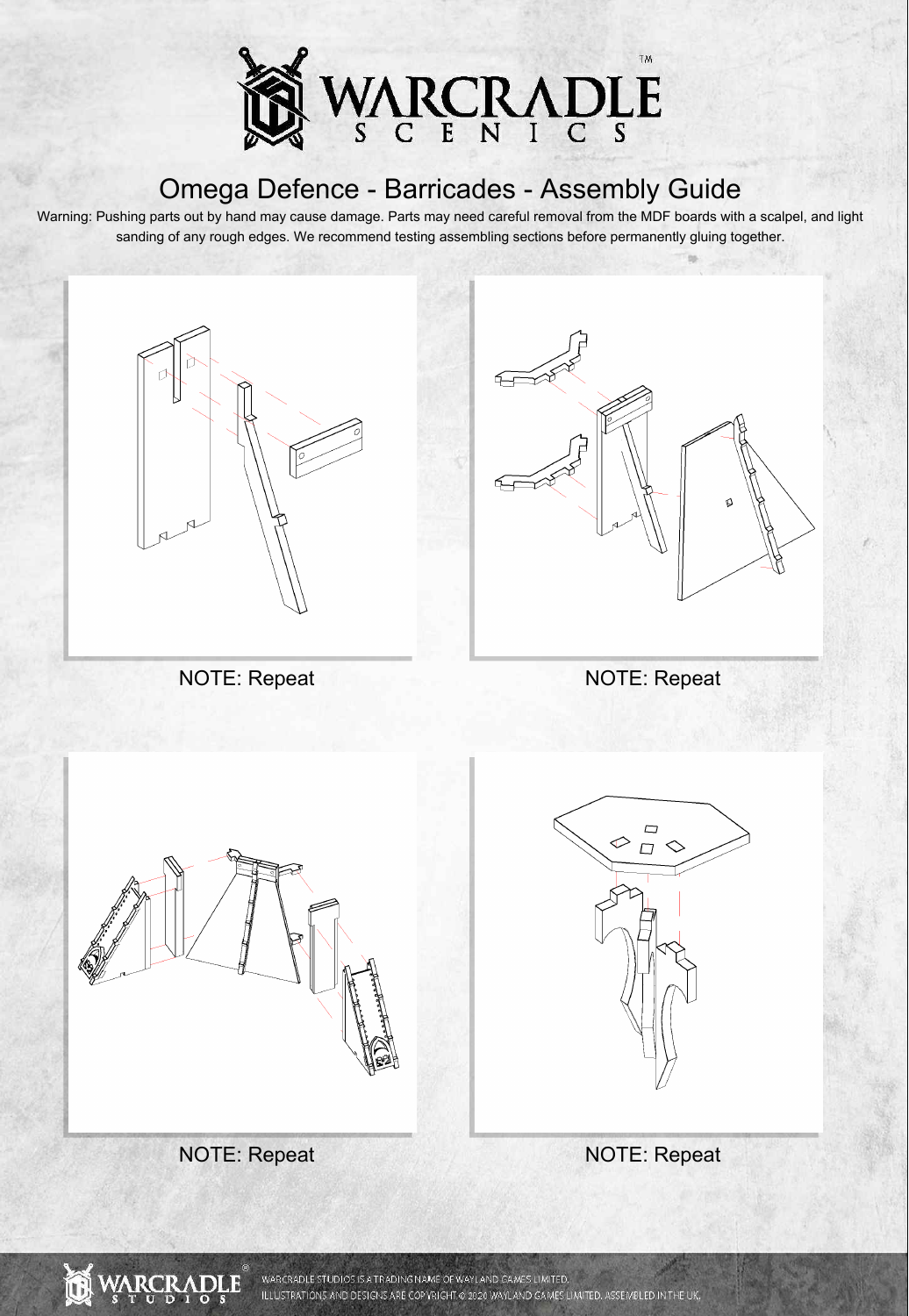

Warning: Pushing parts out by hand may cause damage. Parts may need careful removal from the MDF boards with a scalpel, and light sanding of any rough edges. We recommend testing assembling sections before permanently gluing together.







NOTE: Repeat for all NOTE: Repeat



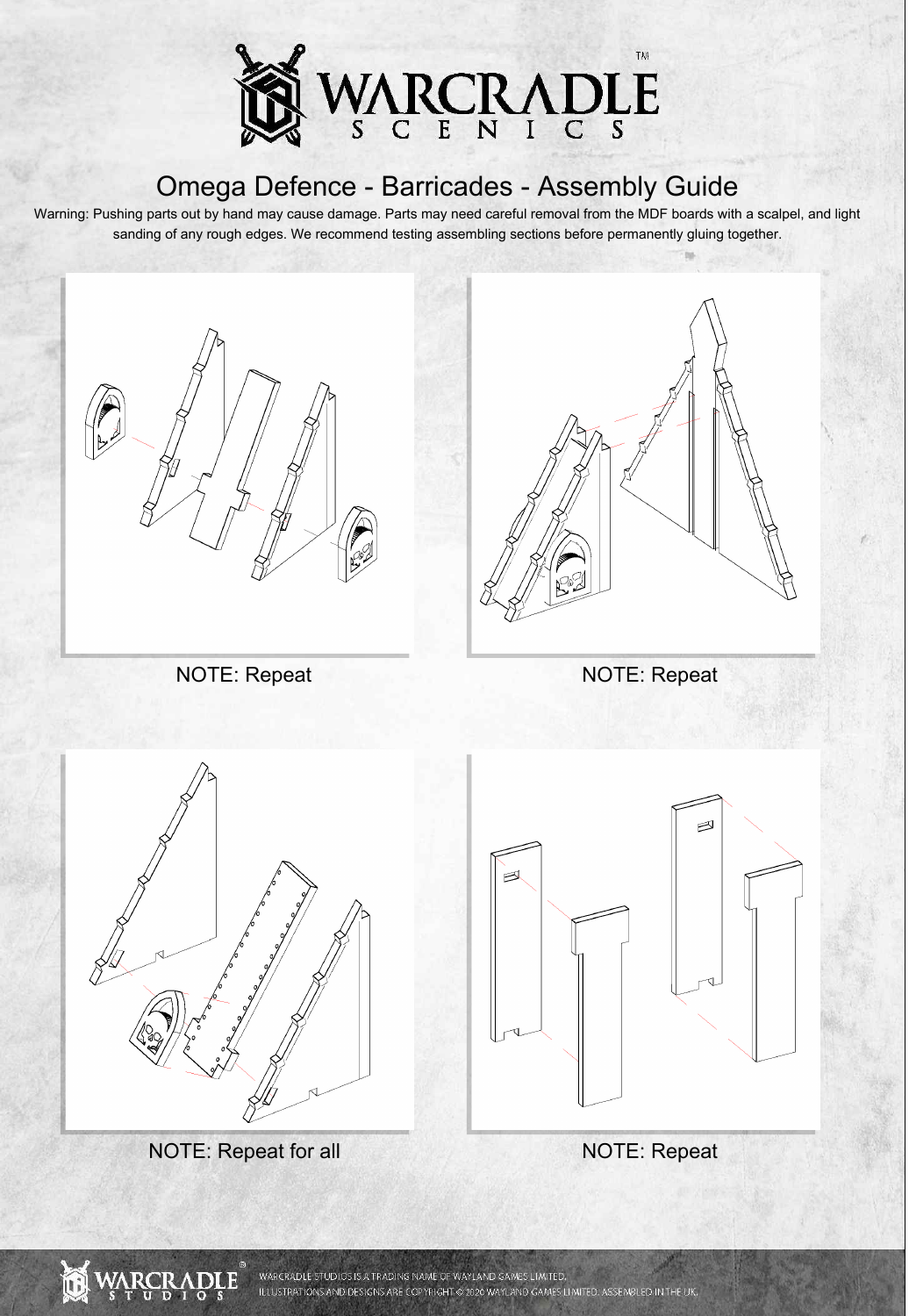

Warning: Pushing parts out by hand may cause damage. Parts may need careful removal from the MDF boards with a scalpel, and light sanding of any rough edges. We recommend testing assembling sections before permanently gluing together.













WARCRADLE STUDIOS IS A TRADING NAME OF WAYLAND GAMES LIMITED. ILLUSTRATIONS AND DESIGNS ARE COPYRIGHT © 2020 WAYLAND GAMES LIMITED. ASSEMBLED IN THE UK